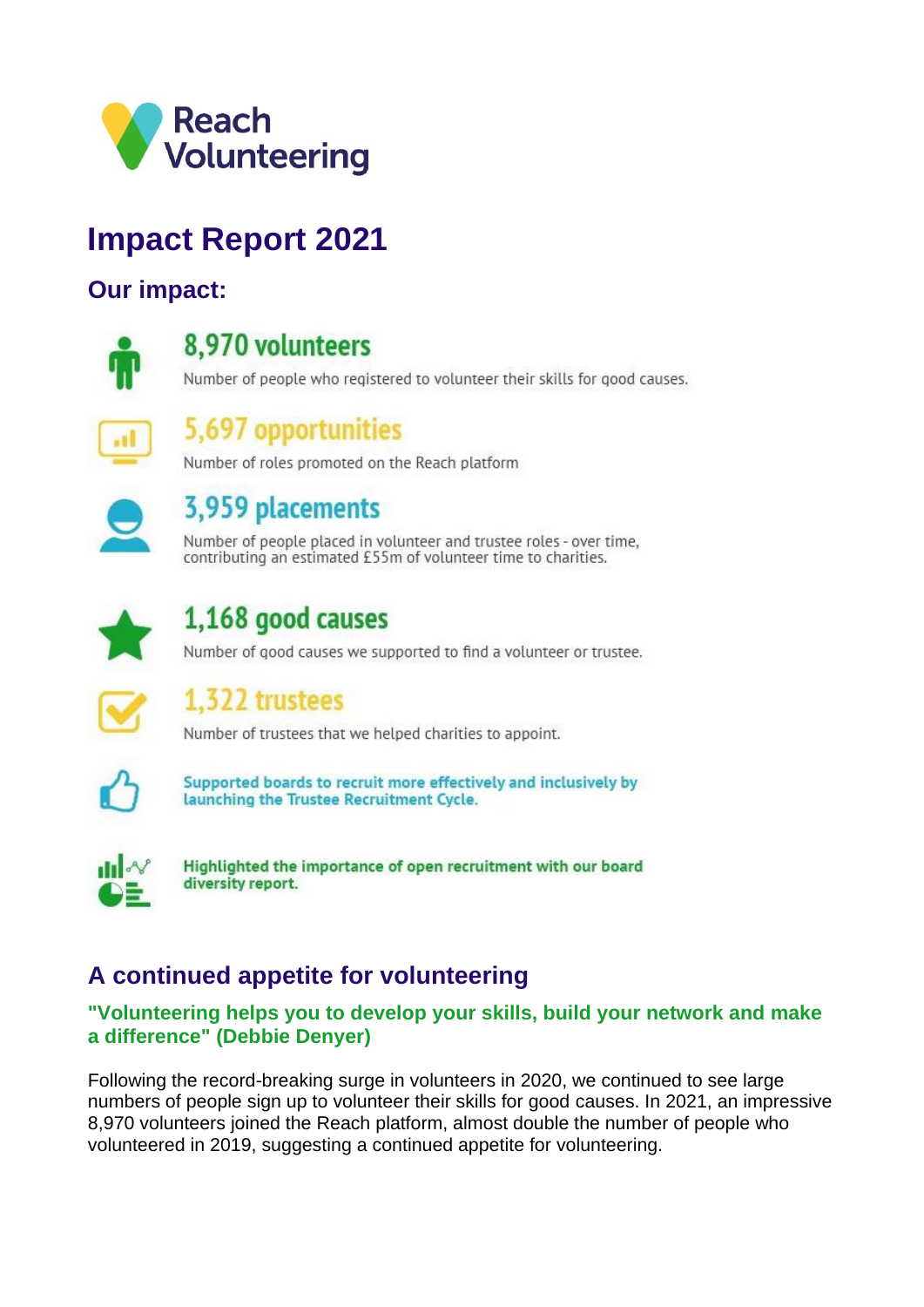

## **The search for support**

#### **"Volunteers found through Reach have technically, graphically and socially transformed our organisation" (Public Health Pathways)**

Facing yet another challenging year, 1,168 good causes used Reach to find a volunteer or trustee in 2021. A staggering 5,697 opportunities were registered on our platform (35% more than in 2020) and covered a wide range of roles such as HR Trustee, Business Analyst, Fundraiser, Finance Director and Digital Marketing Manager. This included shortterm projects but also long-term support with a 25% increase in trustee roles and a 57% increase in ongoing roles registered on our platform.



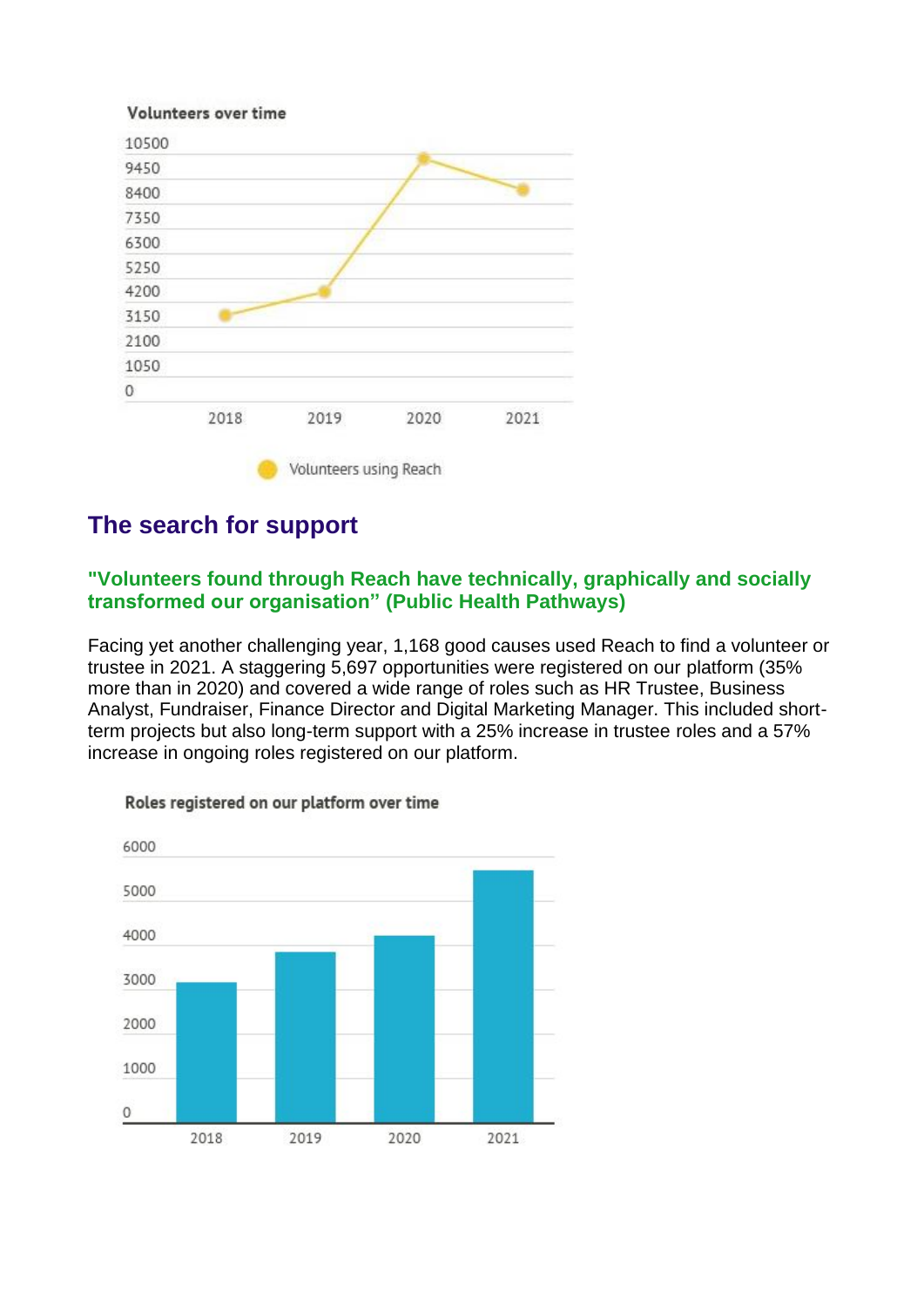Feedback from organisations has been incredibly positive with 92% of organisations that recruited a volunteer confirming that they had helped them to be significantly more effective.

Charities remained open to new ways of working with remote opportunities continuing to rise. 3,198 roles offered remote working as an option in 2021 compared to 2161 in 2020, an increase of 48%.

We have also seen a significant change in the profile of charities using our service at both ends of the scale: very large and very small charities. In particular, many more micro organisations turned to Reach to find volunteer support in 2021.

#### **"Reach enables us to access highly skilled people which for a small charity is invaluable as we could not afford them otherwise." (Compassion Direct UK)**



Roles registered, by size of organisation



### **Growing, learning and changing lives with volunteers**

When faced with funding challenges, volunteers played a vital role in helping Mixed Martial Arts for Reform And Progression (MMARAP) meet their resource needs. Through mixed martial arts and education, this community interest company enrich and empower disadvantaged groups. They registered with Reach in January 2021 and since then, MMARAP has recruited 16 skills-based volunteers including a Head of HR.

Jonathan Buffong, CEO, explains, "The whole MMARAP organisation is based on volunteers - 90% from Reach.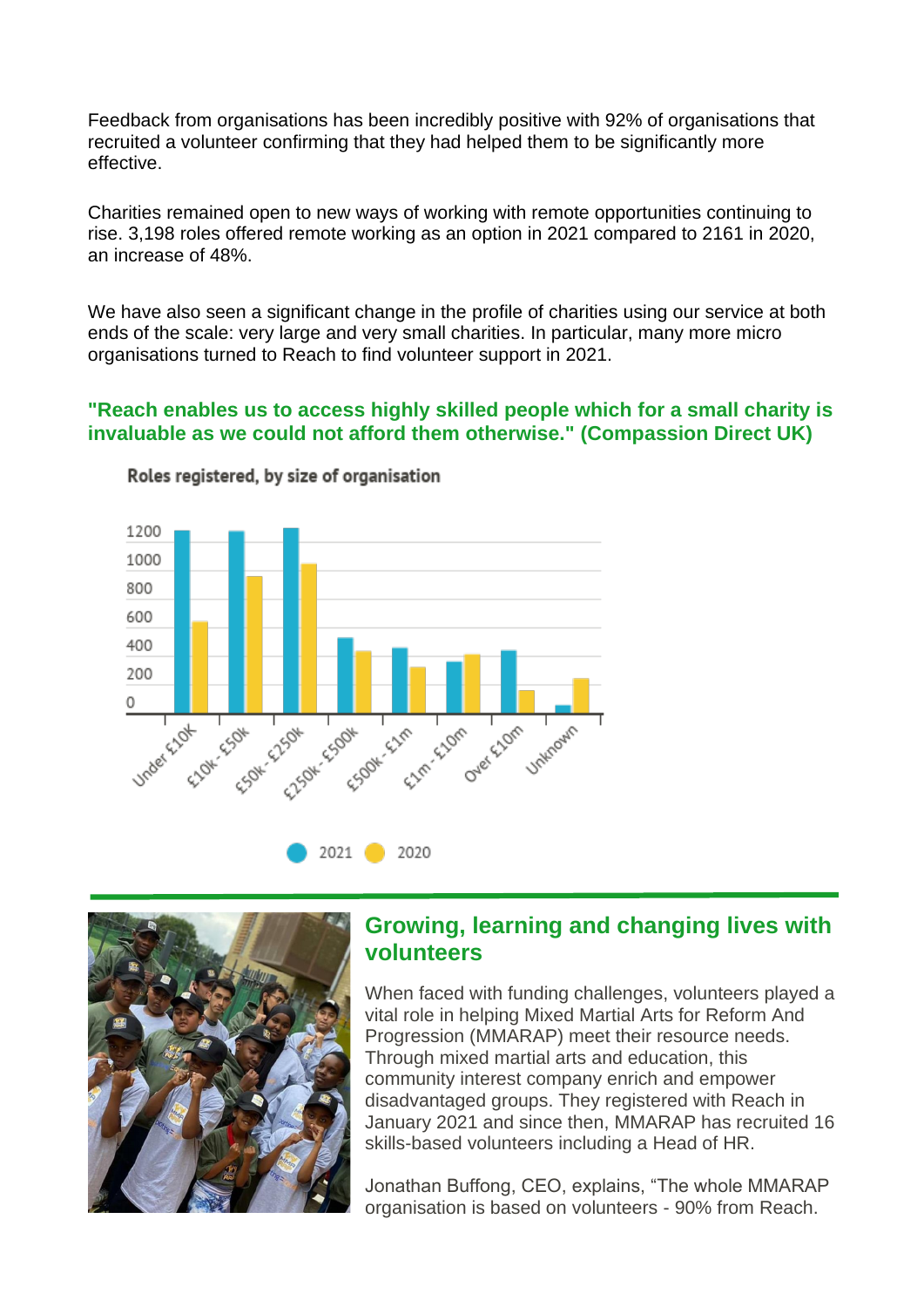Such a significant percentage demonstrates how important volunteers with skills can be to small organisations like MMARAP.

Testing an idea, proving a concept and starting out with little funds makes volunteers pivotal. There is no doubt that the efforts of volunteers has allowed MMARAP to continue its work in its communities. Volunteers will continue to play a pivotal role at MMARAP." **[Read more on our website.](https://reachvolunteering.org.uk/story/growing-learning-and-changing-lives-volunteers)**

## **Strengthening leadership and governance**

In 2021, we supported 1,625 charities to recruit openly, promoting 2,417 trustee vacancies, generating 5,523 trustee applications, and enabling charities to appoint 1,322 trustees.

Around 95% of organisations agreed that overall, their trustee is helping them to be more effective and has improved or is improving their organisation's governance. Almost 70% also stated that their trustee increased the diversity of skills and expertise on their board.

With board diversity continuing to be an ongoing issue, we published a report 'Trustee Diversity: Who is applying and who is being appointed?'. We drew on a large data sample (8,725 people making 15,398 applications through Reach, resulting in 3,169 trustee appointments between 2017 - 2020.

Our report highlighted that open recruitment is closing the gap on board diversity in terms of ethnicity, age and gender. However, we also found a disparity in outcomes for younger applicants and applicants from specific ethnic groups, suggesting that even those boards which do recruit openly, do not always recruit fairly, and that more needs to be done to make trustee recruitment more inclusive. For the full findings, please download our report.



To support charities to recruit trustees in an inclusive and effective way, we launched the Trustee Recruitment Cycle in collaboration with the Association of Chairs, Small Charities Coalition and Getting on Board.

The Trustee Recruitment Cycle is based on our research with charities about the barriers and challenges in trustee recruitment. Breaking down the process into six stages, the Trustee Recruitment Cycle provides guidance, tools and tips to help charities recruit trustees and diversify their board. 70% of users rated the content 'Extremely useful'.